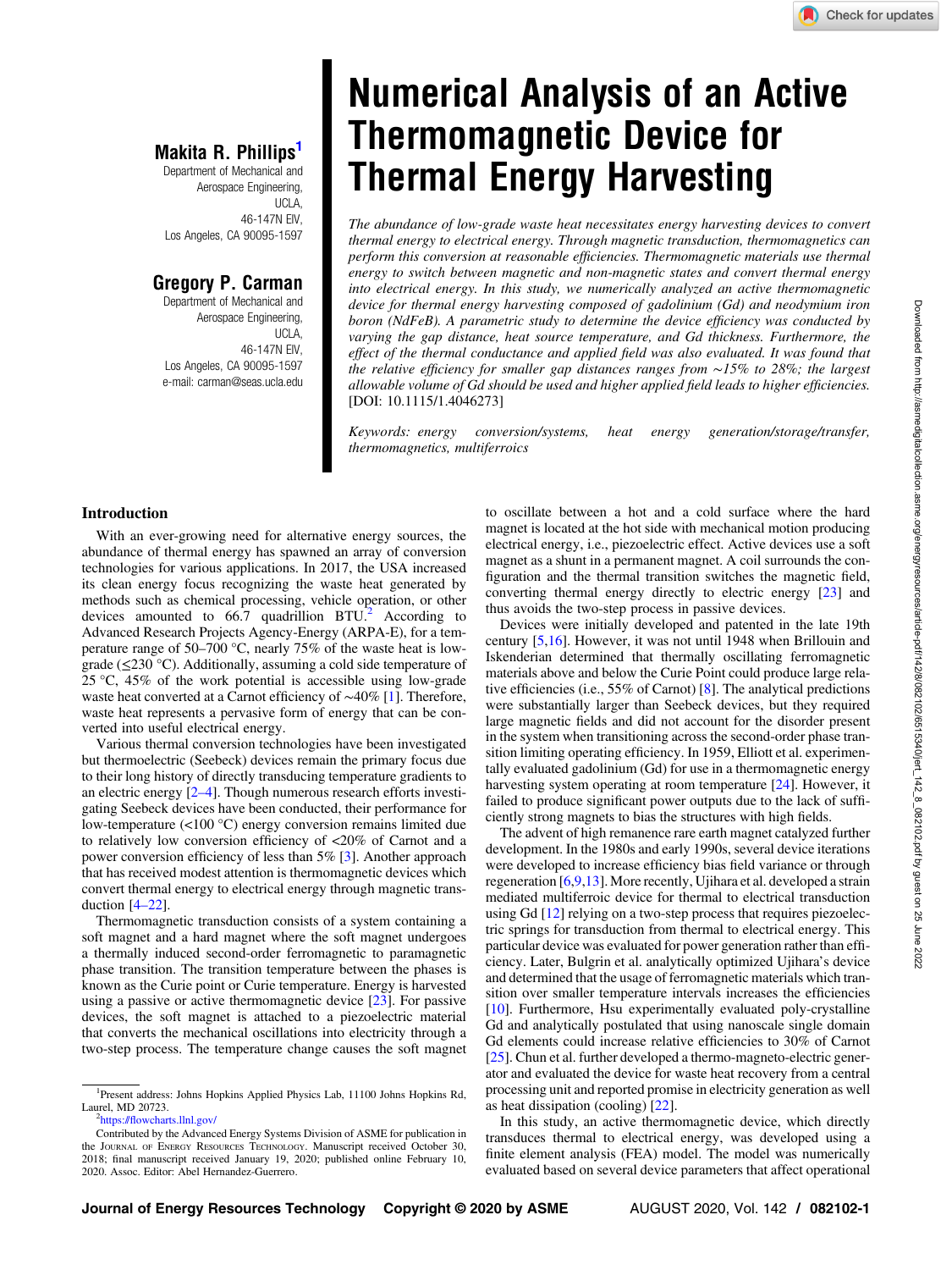efficiency for low-grade waste heat recovery  $[10,21]$  $[10,21]$ . The focus of this study centers on the effects of operational conditions assuming maximum transduction efficiency. The transduction efficiency is the conversion of thermal energy to magnetic energy and is strongly sensitive to material selection and processing [\[15](#page-7-0)]. The maximum transduction efficiency is used to decouple the materials' conversion ability due to processing from its performance through varying external operational conditions. Thus, the lens is placed on the conversion of thermal to electrical energy using a highly efficient material.

Parametric studies varying the distance between the hot and cold sources, the hot source temperature and the thickness of Gd for applied magnetic field, and normal and enhanced contact conductance were used to assess their impact on efficiencies. The conclusion of this study found that the development of a device with the smallest gap distance, while utilizing the largest volume of ferromagnetic material that operates with a Curie temperature close to the hot source temperature, is optimal for increasing the thermal to magnetic efficiencies.

#### Thermomagnetic Device Model Development

This active energy harvesting system is based on the motion of the ferromagnetic material within a solenoid coil as illustrated in Fig. 1. The mechanical motion of the ferromagnetic material coupled with its magnetic changes during this motion produces electrical current in the coil which can be harvested. The system modeled in this study consists of a ferromagnetic material, Gd, a neodymium iron boron (NdFeB) permanent magnet, a solenoid coil, mechanical springs, and a hot/cold source.

As seen in Fig.  $1(a)$ , the ferromagnetic Gd is attached to mechanical springs connected to the cold source at the bottom of the figure. The duty cycle of the device is explained with the four stage process illustrated in Fig.  $1(b)$  representing a cross section of Fig.  $1(a)$ . In stage I, the Gd is at room temperature and in contact with the cold surface to initiate the thermal energy harvesting cycle. At room temperature, the Gd is below the Curie temperature  $T_c$  and is thus ferromagnetic. At this temperature, the dipolar fields attract the Gd to the NdFeB permanent magnet. In stage II, the magnetic force between the Gd and NdFeB exceeds the spring forces and any gravitational forces to translate the Gd toward the NdFeB permanent magnet. In accordance with Faraday's law, this movement generates a voltage within the surrounding coil. At stage III, the Gd is in contact with the hot side and is heated above the  $T_c$ to become paramagnetic. At stage IV, the spring and gravitational forces exerted on the Gd exceed the magnetic force (i.e., Gd is paramagnetic at this stage) and the Gd moves toward the cold source.

The above energy harvesting system was analyzed using COMSOL 5.1 with a FEA model using a 2D axisymmetric approach as shown in Fig.  $2(a)$  $2(a)$ . A 360-deg revolution of the 2D axisymmetric model results in the 3D formation (Figs.  $2(b)$  $2(b)$  and  $2(c)$ ). Triangular mesh elements were used for every domain except the air gap above and below the Gd, as seen in Fig. [3.](#page-2-0) The air gap contains a mapped mesh with rectangular elements that allows for expansion and compression during the movement of the Gd domain. A smaller element size is assigned to the vertical boundary between the coil and the NdFeB/ Gd/C domains. The smaller element size increases numerical accuracy at the interface due to large gradient terms. A time-dependent, fully coupled study was used with the PARDISO solver.

A convergence study was used to determine the appropriate element sizes for all regions. This multiphysical model couples heat transfer, magnetostatics, and kinematic equations to determine the effects of the designated thermal cycle on voltage generation in the coil, i.e., electrical energy produced. Thermally insulated boundaries are included on the exterior borders of the model. The model is assumed to be in a vacuum. Therefore, convective heat transfer is removed. Radiative heat transfer is negligible compared to the main interactions of the Gd with the heat sources. Assumptions include a uniform generated magnetic field produced by the NdFeB magnet, hot/cold sources temperatures constant, and linear springs. The springs are not physically present in the 2D axisymmetric model but are assigned to the appropriate domain using kinematic equations. Additionally, thermal and magnetic hystereses are not included in this model. Model validation was conducted through a frequency comparison with the experimental work conducted by Ujihara et al. Though the designs are different (active versus passive), the frequency response driven by the thermal cycle and springs can be compared. However, a large size reduction of this model would require a large deviation from the intended model design. Therefore, the geometric and thermal properties of this model were configured to match the specifications of the experimental work at the largest gap distance. The exponential trend of the experimental frequency within a vacuum follows the trend:

$$
y = 1.6607x^{-0.949} \tag{1}
$$



Fig. 1 (a) Thermomagnetic device schematic and (b) operation stages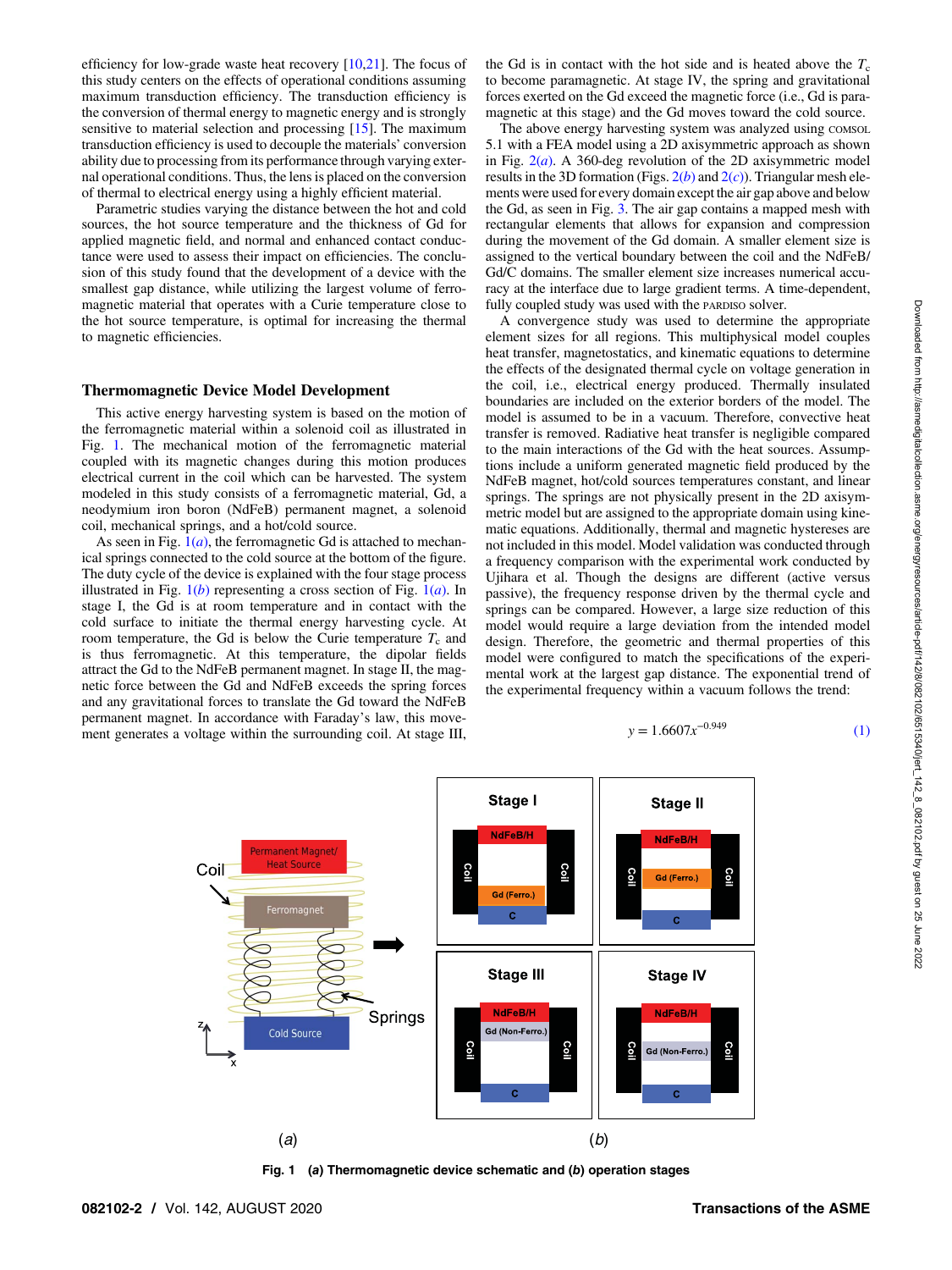<span id="page-2-0"></span>

Fig. 2 Model of the thermomagnetic device. (a) 2D axisymmetric view, (b) 3D view, and (c) 3D top view where the colored circle is in the top cross-sectional area of Gd.

At the largest gap distance, the frequency error between the model and experimental data is an acceptable ∼6%. To fully validate and calibrate the model, experimental work would need to be conducted. The forces acting on the Gd dictate the position and thus the energy harvested during the process. The forces can be represented as

$$
F = F_g + F_s + F_{mag} \tag{2}
$$

where the gravitational force,  $F_{g}$ , is negligible and is not considered in this modeling. The spring force  $F_s$  is expressed as

$$
F_s = -k \cdot z \tag{3}
$$

where  $z$  is the vertical distance from the cold source to the heat source and  $k$  is the spring constant. At the top of the cold surface,  $z=0$ . The magnetic force,  $F_{mag}$ , is

$$
F_{mag} = \int_{V} \nabla(MB_{ext})
$$
 (4)

where a volume integral is used to determine the force as a function of the magnetization  $M$  of Gd and the total external magnetic flux density from the permanent magnetic,  $B_{ext}$ . The magnetic state for NdFeB is pointing in the  $z$  direction and the hot temperature is selected to be above Gd  $T_c$ . For the Gd, the magnetic moments are aligned with magnetic moments applied from the Nd magnet (z direction) but these magnetic moments are a function of temperature. The expansion of (3) to account for surface and volume magneto effects in the  $z$  direction by Joshi reduces to

$$
F_{mag}(z)
$$
  
=  $-A_{\text{Gd}} \int_{b^{-}}^{b^{+}} \frac{dM}{dz} \cdot B_{ext}(z) dz + A_{\text{Gd}} M(z) \int_{b^{-}}^{b^{+}} \frac{dM}{dz} \cdot B_{ext}(z) - M_{b^{-}} \cdot B_{ext(b^{-})}$  (5)

where A is the top cross-sectional area (Fig.  $2(c)$ ) of the Gd and b is the upper  $(+)$  or lower  $(-)$  boundary of the Gd. The Gd magnetization as a function of temperature was extracted from and experimental data by Dan'kov and incorporated in the model using the Gd M-H-T graph are shown in Fig. [4](#page-3-0) [[26\]](#page-7-0).

In this dynamic model, damping was introduced to reduce/eliminate vibration when the Gd reaches the stopping points, i.e., hot and cold surfaces. An underdamped ratio was selected and represented as

$$
D = 0.4\sqrt{4 \cdot m \cdot k} \tag{6}
$$

where  $m$  is the mass of the Gd and  $D$  is the damping coefficient.

#### Journal of Energy Resources Technology **AUGUST 2020, Vol. 142 / 082102-3** AUGUST 2020, Vol. 142 / 082102-3



Fig. 3 Meshed 2D axisymmetric view

The dynamic motion of the Gd is represented as

$$
m \cdot \frac{dv}{dt} + D \cdot v + k \cdot z = F_{mag}(z, v, t)
$$
 (7)

where the velocity,  $v$ , was computed using the magnetic force and position of the Gd. The amount of electrical energy generated is determined by

$$
V_{gen} = -NA \left(\frac{dB}{dt}\right) \tag{8}
$$

where  $V_{gen}$  is the voltage generated, N is the number of coil turns, A is the area of the coil, and  $dB/dt$  corresponds to the changing magnetic field as a function of time.

The average power  $(P_{avg})$  is determined using [[18\]](#page-7-0)

$$
P_{avg} = \frac{V_{avg}^2}{2\Omega} \tag{9}
$$

where  $V_{avg}$  is calculated through the average of  $V_{gen}$  per cycle and  $\Omega$ is the coil resistance.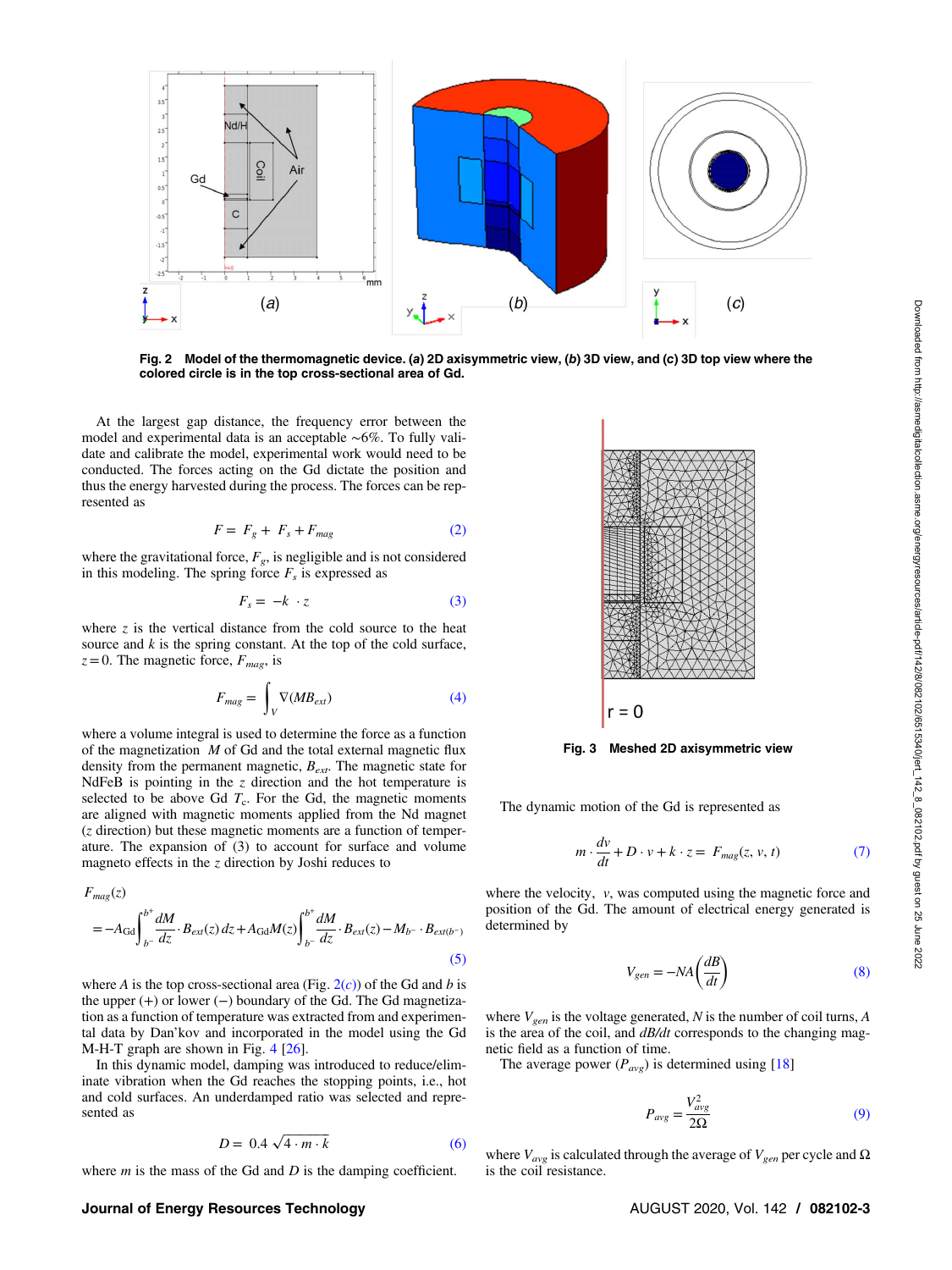<span id="page-3-0"></span>

Fig. 4 Magnetization of a gadolinium as a function of field at various temperatures [\[26](#page-7-0)]

The heat input  $(Q_{in})$  is determined from

$$
Q_{in} = \int_{t}^{t + \Delta t} mc(T_H - T_o) dt
$$
 (10)

where t is the time at the beginning of the cycle,  $\Delta t$  is the duration of the cycle, m is the Gd mass, c is the Gd specific heat,  $T_H$  is the temperature of the heat, and  $T<sub>o</sub>$  is the initial temperature of the Gd.

The absolute efficiency of the device is calculated by combining Eqs.  $(9)$  and  $(10)$  to yield

$$
\eta_{abs} = \frac{P_{avg}}{Q_{in}} \tag{11}
$$

Thus, the relative efficiency (i.e., to Carnot) is defined as

$$
\eta_{rel} = \frac{\eta_{abs}}{\eta_{carnot}} = \frac{P_{avg}}{Q_{in}} * \frac{T_H}{T_H - T_C}
$$
(12)

An overview of the parametric study performed is shown in Fig. 5. The base model was designed using typical geometry (gap distance, Gd thickness) and operational (contact conductance, applied field, heat source temperature) inputs. The first parametric study was compared using a 1.32 T versus 2 T NdFeB generated applied field. The second parametric study compared the normal versus enhanced contact conductance. The influence of gap distance



Fig. 5 Overview of parametric studies



Fig. 6 Schematic of study evaluation areas

|  | Table 1 |  | <b>Model inputs</b> |  |
|--|---------|--|---------------------|--|
|--|---------|--|---------------------|--|

|                              | Base         | Range                      |
|------------------------------|--------------|----------------------------|
| Gap distance (mm)            | 2            | $1 - 2$                    |
| Gd thickness (mm)            | 0.1          | $0.1 - 1.0$                |
| Gd initial temperature $(K)$ | 286          |                            |
| Heat source $(K)$            | 300          | $300 - 320$                |
| Heat sink $(K)$              | 285          |                            |
| Spring constant (N/m)        |              |                            |
| # of coil turns              | 800          |                            |
| Applied field (T)            | 1 (normal)   | 2 (enhanced)               |
| $h$ (W/m <sup>2</sup> K)     | 650 (normal) | $2 \times 10^3$ (enhanced) |
| $\Omega$ [ohms]              | 10.53        | 10.53                      |

 $(z_g)$ , thickness of the Gd (th<sub>Gd</sub>), and hot source temperature  $(T_H)$  was evaluated for each parametric study as well as the influence on efficiency.

Figure 6 defines the parameters in the base model ( $z_g$ , th<sub>Gd</sub>,  $T_H$ ) with specific values studied provided in Table 1. A range for each evaluation area was investigated for the normal and enhanced contact conductance and 1.32 T/2 T applied field. The typical contact conductance between NdFeB and Gd  $(650 \text{ W/(m}^2 \text{ K}))$  was reported [\[10](#page-7-0)], and in this study, we use an enhanced contact conductance (2000 W/( $m^2 K$ )) to represent thermal interface materials such as carbon nanotubes or heat spreaders [\[27](#page-7-0)]. The contact resistance was applied to the boundary between the heat source and Gd as well as the boundary between the Gd and heat sink using Eqs.  $(13)$  and  $(14)$ , respectively.

$$
q_{H/\text{Gd}} = -h(T_{\text{Gd}} - T_H) \tag{13}
$$

$$
q_{\text{Gd}/C} = -h(T_C - T_{\text{Gd}}) \tag{14}
$$

where  $q_{H/Gd}$  is the heat flux between the heat source and Gd,  $q_{Gd/C}$  is the heat flux between the Gd and the heat sink,  $h$  is the contact conductance, and  $T$  are the temperatures for the corresponding boundary. Additionally, it has been shown that applied field variance can increase voltage generation  $[13]$  $[13]$  so the applied field of the NdFeB magnet  $(1.32 \text{ T})$  was compared to a superconducting magnet (2 T). Geometric aspects influence energy density and incorporation within the harvesting cycle, thus the gap distance and Gd thickness were also varied. Though Gd has a Curie temperature of 293 K [[28\]](#page-7-0), methods to increase Curie temperatures through material layering or alloying are possible  $[20,29]$  $[20,29]$ . Thus, the influence of heat source temperature variance and Curie temperature on device efficiency was also evaluated.

#### Results and Discussion

Prior to discussing the study results, it is helpful to understand representative outputs from the model. Figure [7](#page-4-0) plots Gd position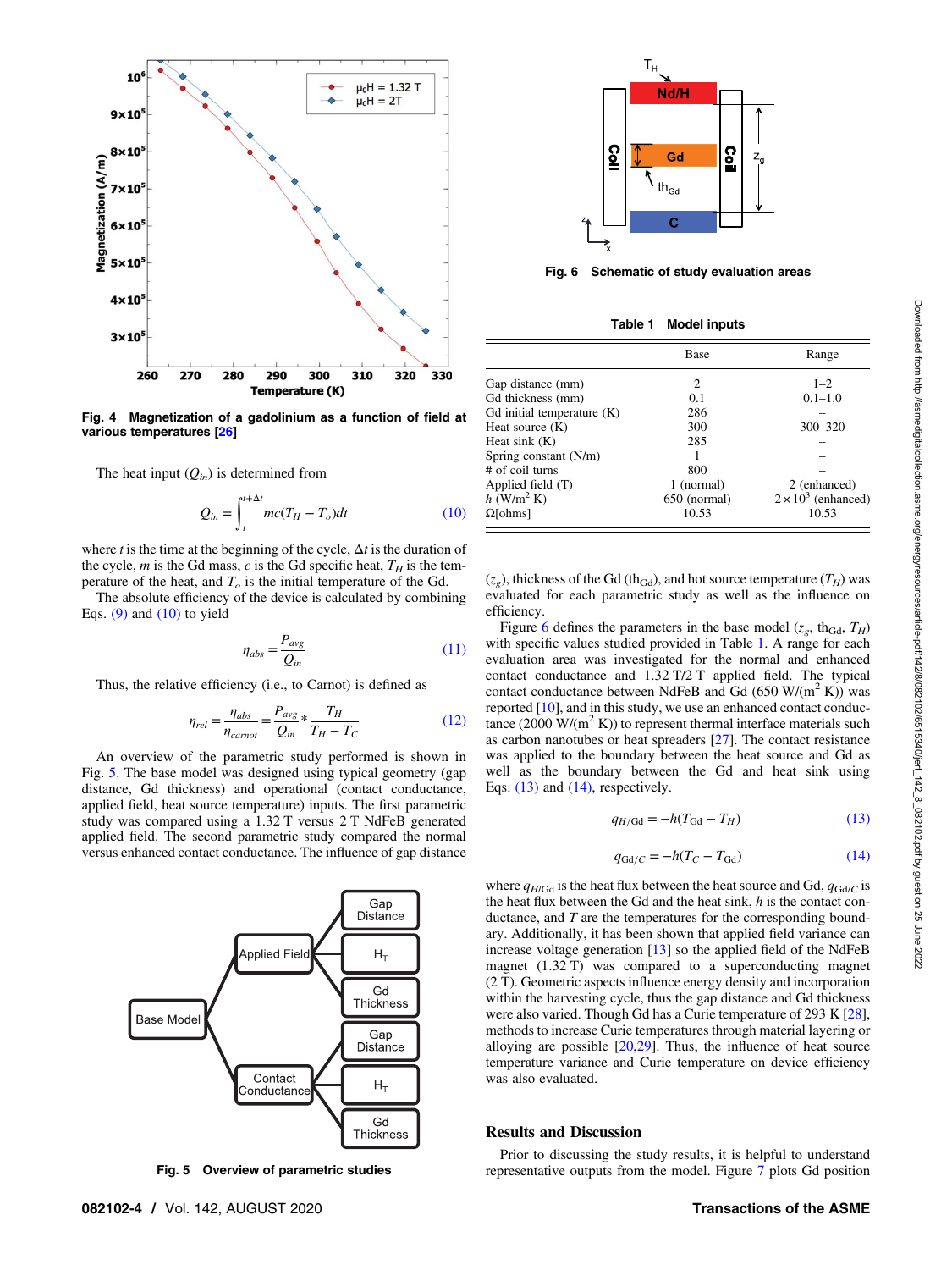<span id="page-4-0"></span>

Fig. 7 (a) Gd position and temperature versus time, (b) magnetic force felt by Gd versus time, and (c) voltage generated versus time

and temperature versus time, magnetic force versus time, and voltage versus time from a model simulated using the base properties in Table [1](#page-3-0). These data were collected and used to determine the frequency, power, and relative efficiency per cycle. In Fig.  $7(a)$ , when the position is 0 mm, the lower boundary of the Gd was in contact with the heat sink. Then, the Gd moved from the heat sink to the heat source, stopping at the heat source. In Fig.  $7(a)$ , the Gd stopped at 1.75 mm, where the top boundary of the Gd was in contact with the heat source. Once the Gd reached the heat source, its temperature increased (i.e.,  $T = 299$  K) near the Curie temperature and the magnetization approached "0" allowing the Gd to return to the heat sink. The effects of the changes in magnetization can be seen closer in Fig.  $7(b)$ . The magnetic force is dependent upon the magnetization of the Gd which is dependent on the temperature of the Gd. Initially, the temperature of the Gd is below the Curie temperature which enables full magnetization. This magnetization contributes to the magnetic force (as described in Eq.  $(5)$ ) which attracted mechanically the Gd toward the NdFeB heat source. The heating of the Gd increased the temperature to the Cure temperature, where the magnetization reached "0" and subsequently the magnetic force decreased to 0 mN. The spring force restored the Gd to the heat sink. As can be seen in the figures, the system exhibits a delay in the initialization of the return to the heat sink due to remanence magnetization.

The Gd movement induces a voltage in the coil as a function of time as shown in Fig.  $7(c)$ . When the Gd moved toward the heat source, a positive voltage was generated. The distance between two voltage peaks represents one complete cycle. The time was determined at each max voltage peak and Eq. (15) was used to determine the frequency for each cycle.

$$
f = \frac{1}{(t_{\text{at }V2} - t_{\text{at }V1})}
$$
(15)

The case results for frequency, power, and relative efficiency are displayed in the remainder of this section. For the applied field parametric study, the case results will be referred to as 1.32 T or 2 T. For the contact conductance parametric study, the case results will be referred to as NORMAL or ENHANCED. As a reminder, the parameters used in the studies are presented in Table [1.](#page-3-0)

#### Frequency

Figure [8](#page-5-0) displays the frequency versus the three parameters (1) gap distance  $(z_g)$ , (2) hot source temperature  $(T_H)$ , and (3) Gd thickness  $(th<sub>Gd</sub>)$  for both applied fields and both contact conductance cases. Though frequency was calculated from voltage induction, it was dependent on the thermal cycle. An inverse correlation between frequency and each parameter  $(z_g, T_H, \text{ and } th_{Gd})$  was expected. The increase in  $z_g$  increased the distance between the heat source and

the sink, and thus a longer thermal cycle, which leads to a lower frequency. In Fig.  $8(a)$  $8(a)$ , this occurred for the 1.32 T case, and the 2 T case showed a resonant frequency at the gap distance of 1.75 mm. Generally, when operating at the resonant frequency, power generation for a given time duration increases due to an increase in the number of cycles [[7](#page-7-0)]. However, the magnitude of the voltage generated is still magnetic field gradient dependent. Additionally, the emergence of the resonant frequency for the 2 T and absence for the 1.32 T case gives insight to a correlation between the gap distance, Gd volume, and applied field. This information could possibly foreshadow the scalability of the device. Further investigation is needed to determine the extent of its relevance and relationship to efficiency. As the  $T_H$  increased, the heat flux into the Gd was increased and the magnetic force decreases similarly, increasing the cycle duration. The larger cycle duration is directly responsible for reducing the frequency. Figure  $8(b)$  $8(b)$  displays the frequency for 1.32 T and 2 T as a result of that performance. A reduction in th<sub>Gd</sub> decreased the time it took the magnetic material shuttled through the coil but it also reduced the thermal cycle. The reduced thermal cycles result in a net increase in frequency. This is observed in Fig.  $8(c)$  $8(c)$  for both 1.32 T and 2 T. They both had the same frequencies except at the smallest th<sub>Gd</sub>. This could be due to the existence of a minimal amount of magnetic material within the 0.25–0.1 mm range for each applied field.

Furthermore, Ujihara et al. and Bulgrin et al. have demonstrated that increasing the contact conductance will increase the frequency. In Fig.  $8(d)$  $8(d)$ , as the  $Z_g$  increased, the frequency for ENHANCED is higher (as expected) but decreased (∼18.3%) compared to (∼10.5%) for NORMAL. ENHANCED decreased almost two times faster because the higher contact conductance affects the thermomagnetic cycle by increasing the rate of thermal activation. Thus, the thermal activation driven by the heat source and heat sink is more sensitive to the distance between them. The frequencies for NORMAL and ENHANCED (Fig.  $8(e)$  $8(e)$ ) were the highest at  $T_H$  = 300 K or 305 K, respectively, and decreased with minimal inflections as the temperature increased. This behavior is evident of the need for  $T_H$  to be selected as close to the Curie temperature as possible to ensure a higher frequency. Additionally, a high contact conductance will allow operation at a higher temperature but within certain limits. Determining the optimal temperature operation range as a function of contact conductance could represent the next steps in device design. ENHANCED had a higher frequency than NORMAL at each thickness but with the same correlation. ENHANCED had the highest frequency for each parameter further exemplifying the influence of contact conductance on generating higher frequency. However, th $_{Gd}$  had the largest range for each comparison case (∼2.5 to 6 Hz for ENHANCED and ∼1 to 4 Hz for NORMAL). The magnetic force is dictated by the th $_{Gd}$ . Though a reduction in thickness means a reduction in magnetic material and thus magnetic force, influencing the travel velocity,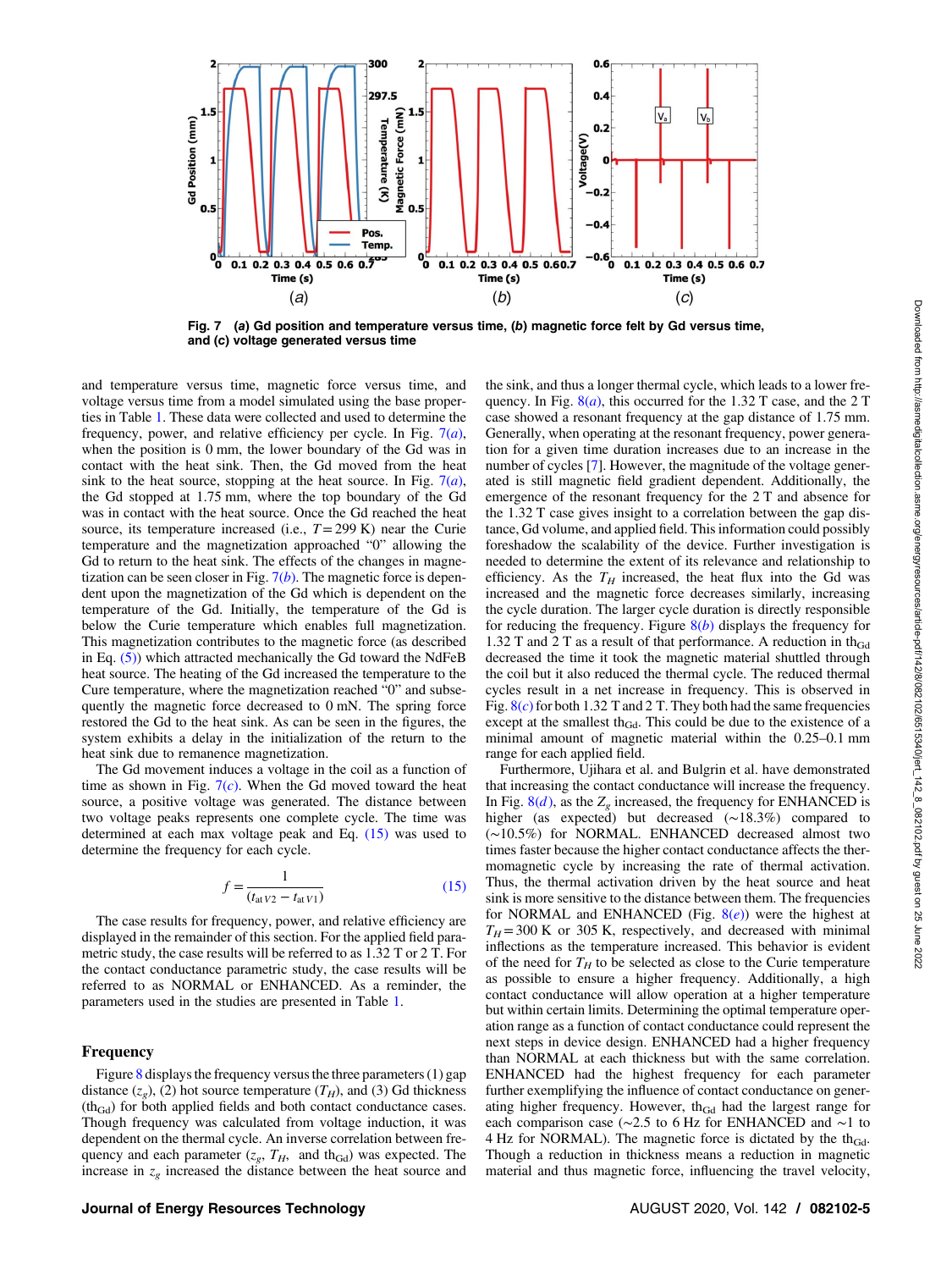<span id="page-5-0"></span>

Fig. 8 Frequency versus gap distance, heat source temperature, and Gd thickness for  $(a)$ –(c) the applied field study and  $(d)$ – $(f)$  the contact conductance study

it also means faster conduction. This can be seen clearly in Fig.  $8(f)$ as ENHANCED was a combination of higher conduction and contact conductance. Overall, the contact conductance is more influential than the applied field in targeting higher frequencies. Moreover, smaller  $z_e$  values lead to higher frequencies.

#### Power

Figure [9](#page-6-0) provides plots of power versus the parameters (gap distance  $(z<sub>o</sub>)$ , hot source temperature  $(T_H)$ , and Gd thickness (th<sub>Gd</sub>)) for the applied field and contact conductance cases. Power and gap distance are inversely correlated to an increase in  $z<sub>g</sub>$ . The applied field case demonstrated that an increase in magnetic field generated more power while the contact conductance case was less definitive which differs from the frequency response. All the 2 T cases generated higher power than the applied 1.32 T case. In Fig.  $9(a)$  $9(a)$ , the largest difference in power occurred at the smallest  $z_g$  and the smallest difference occurred at the largest  $z_g$ . The applied magnetic field had more influence at smaller distances. Figure  $9(b)$  $9(b)$  shows maxima  $T_H$  at 305 K and 310 K for 1.32 T and 2 T, respectively. This higher power is attributed to either an extension of the ferromagnetic region, a decrease in frequency or both. However, it can be observed that 2 T case increased the power output by ∼128%. The larger th<sub>Gd</sub> had the highest power generation due to the larger amount of magnetic material that is critical to voltage generation.

In Figs.  $9(d)$  $9(d)$  and  $9(f)$ , the power output is nearly the same for NORMAL and ENHANCED. The power steadily declines until the 1.5 mm distance (Fig.  $9(d)$  $9(d)$ ). When  $z_g$  is larger than 1.5 mm, the correlation weakened. For the  $T_H$ , NORMAL had a maxima at 305 K and the power generation for ENHANCED increased after 310 K. The ENHANCED case exhibits a slight frequency increase after 310 K, which provides a bump in the power generation. The power output increased by ∼14% compared to the NORMAL case. This further leads to the concept that increased frequency can increase power generation and it also demonstrates the

### possibility of expanding the heat source temperature at which the device operates. Similar to the applied field case, the largest th $_{Gd}$ had the highest power generation. Overall, the conclusion remains that higher applied fields generate higher power.

#### Relative Efficiency

Figure [10](#page-6-0) plots the relative efficiency versus the parameters (gap distance  $(z_g)$ , hot source temperature  $(T_H)$ , and Gd thickness (th<sub>Gd</sub>)) for the two applied field and two contact conductance cases. The relative efficiency for both cases is inversely related to  $z_g$ ,  $T_H$ , and th<sub>Gd</sub>. The efficiency values for  $z_g$  follow a similar same trend as the gap distance cases observed in power generation (Figure [9\)](#page-6-0). In Fig. [10,](#page-6-0) the 2 T case had the highest efficiency for all parameters studied compared to the lower 1.32 T case. Figures  $10(a)-10(c)$  $10(a)-10(c)$ show relative efficiencies of ~28% for the smallest  $z_g$ , and ~8% for both 300 K  $T_H$  as well as 0.1 mm th<sub>Gd</sub>. However, for all three plots (Figs.  $10(a)-10(c)$  $10(a)-10(c)$ ), the efficiency decreases as the parameters increase. Furthermore, the effective efficiency differences between 1.32 T and 2 T for these three parameters decrease as the parameters increase. These results clearly show the benefits of electing a higher magnetic field in conjunction with other parameters to maximize the efficiency outcomes.

Comparatively, the magnitudes and trend of NORMAL versus ENHANCED conductance (Fig.  $10(d)$  $10(d)$ ) for  $z_g$  were nearly equal. For  $T_H$  (Fig. [10\(](#page-6-0)*e*)), NORMAL and ENHANCED had the same efficiency at 310 K but NORMAL was more efficient at temperatures below 310 K and ENHANCED was more efficient at temperatures above 310 K due to power generation. For th<sub>Gd</sub>, NORMAL and ENHANCED had nearly the same efficiency for each th $_{Gd}$  except 0.1 mm. Additionally, as observed in Fig.  $10(f)$  $10(f)$ , each case reached a point where efficiency stopped decreasing as th $_{Gd}$  increased. The minimum in Fig.  $10(f)$  $10(f)$  can be regarded as the minimum relative efficiency for both conductance cases. The minimum relative efficiency can be used to help curate design specifications based on a balance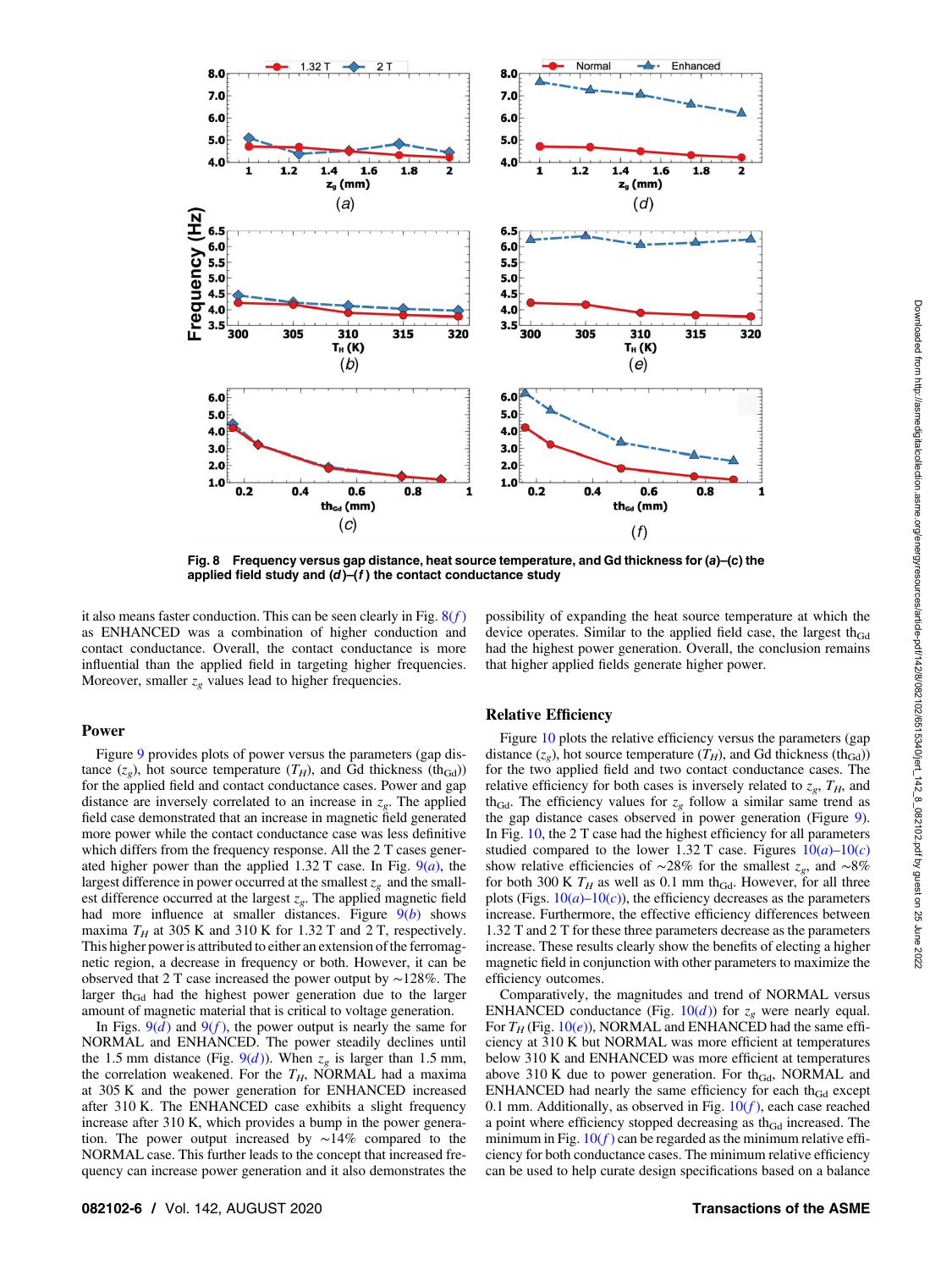<span id="page-6-0"></span>

Fig. 9 Power versus gap distance, heat source temperature, and Gd thickness for (a)–(c) the applied field study and  $(d)$ – $(f)$  the contact conductance study



Fig. 10 Relative efficiency versus gap distance, heat source temperature, and Gd thickness for (a)–(c) the applied field study and  $(d)$ – $(f)$  the contact conductance study